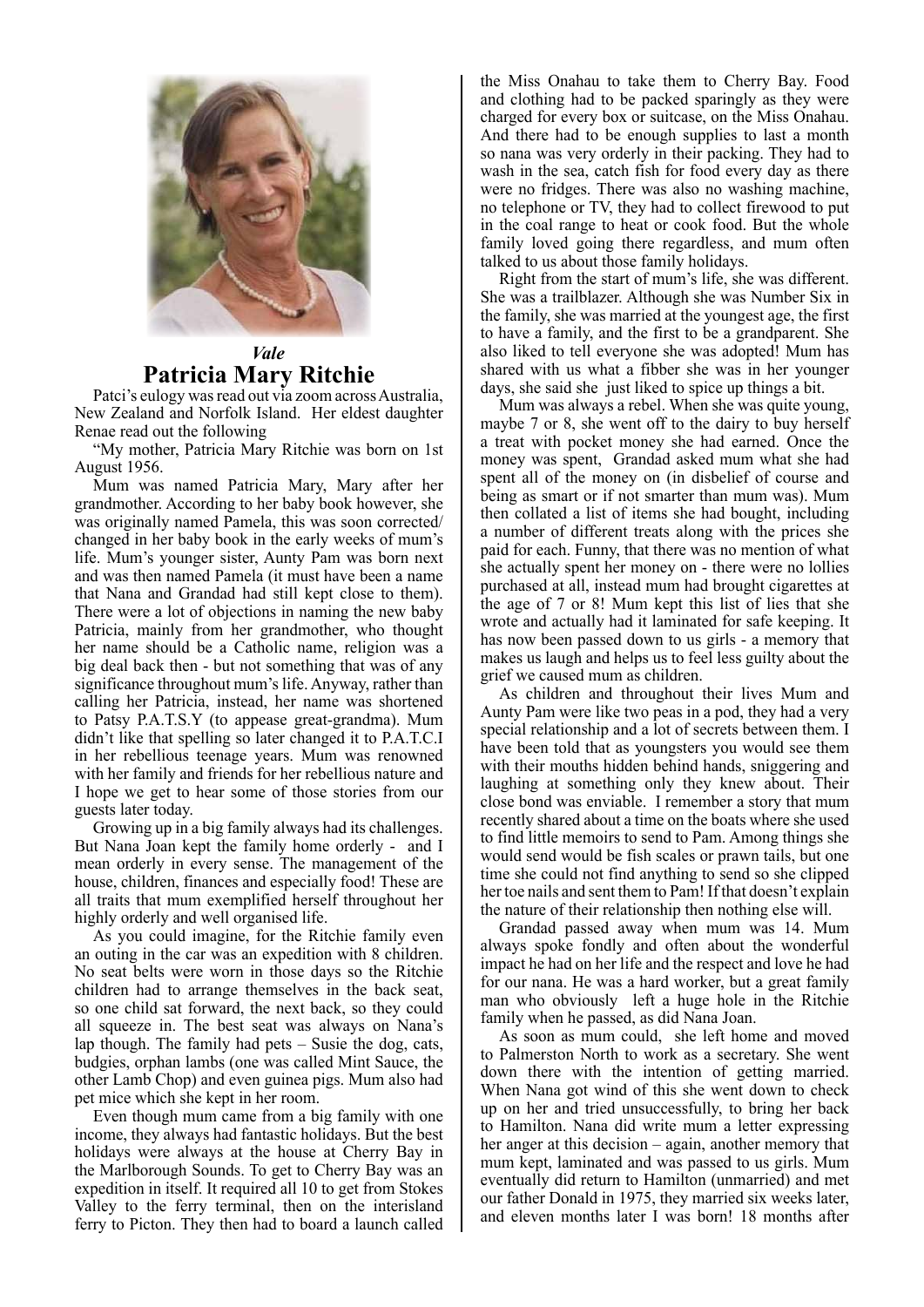that Roy was born in May 1978, now there were two Melgren children.

Mum and dad lived an adventurous life as young parents, not exactly enacting the 'settling down to have children' gig too well. We have recently found out that there are several court notices and newspaper clippings to prove this and mum shared them with us recently – more memories that have been passed to us. Most of these shenanigans were in our first home in Norrie Ave, Hamilton. Although our parents were adventurous, they still cared for us ensuring we were provided with all the necessities to have a grounded and fulfilling life. We then moved on to Ngaruawahia where mum and dad brought their first home on Waingaro Road. Although we only lived there for about nine years, I consider it to be our family home. Both Ruby and April were born there, now there were four Melgren children.

During these years mum worked hard for dad's family business Melgren Transport working in the office while dad worked on the trucks. She did this until Ruby was born in 1989. When mum returned to work after having April she turned to her passion– cooking! She worked long hard hours at the Waldorf Lounge, a place that she loved to be at, doing what she loved with people who became some of her closest friends.

Mum was a very social person and our times at Ngaruawahia were testament to that. Mum and dad had lots of friends and we always had visitors popping in for a cup of tea and a smoke. Mum hosted quite a few parties, but none as famous as their New Year's Eve parties which doubled as their wedding anniversary parties. They were huge, and noisy, long and messy – I do remember helping mum to clean up the days after. Mum also belonged to the 'girls club', a group of about 6 ladies who would meet on a Thursday night to drink and smoke and talk and laugh.

Mum and dad taught us vital skills to lead successful and productive lives. Our manners were exemplary as young children (I hope you all agree) and we were generally well-liked thanks to the values our parents taught us. We were raised to be independent, capable, loyal, resilient and assertive people. Traits that have served us well throughout our lives.

Mum and dad separated in 1990 and mum moved into the Phillip Street house in Hamilton and then onto Fairfield Road. She continued to work in the catering business, even starting up her own little gig at the Riverlea Theatre for a while. In 1999 mum took another huge adventurous leap and moved to Norfolk Island with Ruby and April who were 11 and 9 respectively. There she joined Roy and Ange who were already settled there. Wow, mum found her heaven on Norfolk Island! Not only was she reunited with her beloved son, but she was also surrounded by beautiful scenery and beautiful people. Mum was able to go to the beach every day after work, and that she did!

She continued her very social life on Norfolk making many, many friends who were solid friends for the remainder of her life. On Norfolk she started out cleaning, but very quickly found she was in hot demand for her cooking skills - and did not let them go to waste! She had many jobs, of which she would work concurrently, doing a day shift at one place and night shift at another. Although she held many cooking jobs,

I just want to mention her time at Seaworld Restaurant, where my sisters and I also worked. So many happy memories were made there but the coolest one was when mum, Ruby, April and myself all worked together on the same shift. What a team we were,

Roy passed away suddenly in 2001. As you can imagine this was one of the biggest and no doubt saddest timeS of mum's life. Here she lost her only son, close companion and partner in crime on Norfolk. True to mum"s form she grieved deeply for the loss but soldiered on, alas with a gaping hole in her heart. I don't think any of us have gotten over our loss but we are truly comforted by our belief that they are now reunited.

After spending 10 years on Norfolk Island, mum decided to embark on another adventure, this time moving to China to teach English to kindergarten age children. It always puzzled us why she would want to move there; she couldn't speak Chinese, it was cold, there were certainly no beaches anywhere near where she was and she didn't particularly like needy kids. But what she did do there was eat and cook wonderful Chinese food and she came to love her time there. She was well respected by her colleagues, students and the Chinese community. She brought some of her fave recipes back home and taught me how to cook them, and I still do cook these recipes. Nana Joan was not impressed by Mum"s decision to move to China and again sent a letter to mum to share her disapproval. And again, this was a letter mum kept and laminated for our loving memories. We now know mum embarked on this China trip to help fulfil her bucket list of adventures.

Following her year or so in China mum went on another adventure – this time it was working on a Prawn Trawler in the gulf of Carpentaria. What kind of job was this for a single woman in her mid-fifties? It was physically very demanding, and the living conditions were out of this world, but she was by the sea and cooking – two of her most favourite things. She told us girls during her last days that this was her favourite job she ever had.

But it was time to find terrafirma and mum moved to the Sunshine Coast in Australia. Here she lived for years with a good friend (Janet) and then later found herself a lovely apartment in Mooloolaba that she absolutely adored. She loved having her grandchildren here and took them on adventures that they will always treasure, including shouting her NZ based grandchildren a trip there when each of them turned 10. Her apartment was walking distance to the beach and the shops. Interesting I say shops because mum was never a shopper in her earlier days, but later she grew very fond of shopping and had an eye for good quality. Mum loved fine linen, china and crystal and had no shortage of these items throughout her life. Mum spent many many hours looking for bargains in the Sunshine Plaza, especially in her favourite store - Myer!. She often sported beautiful jewellery and was always on the hunt for stunning pieces at the right price. She realised her shopping had become a bit of a problem when she counted nearly 100 pairs of underwear and a ridiculous amount of good quality linen in her possession. Mum was forever buying us clothes on sale in Australia and sending them back to my kids and I. Sometimes the cost of the postage I am sure was more than the goods she purchased. To this day, my